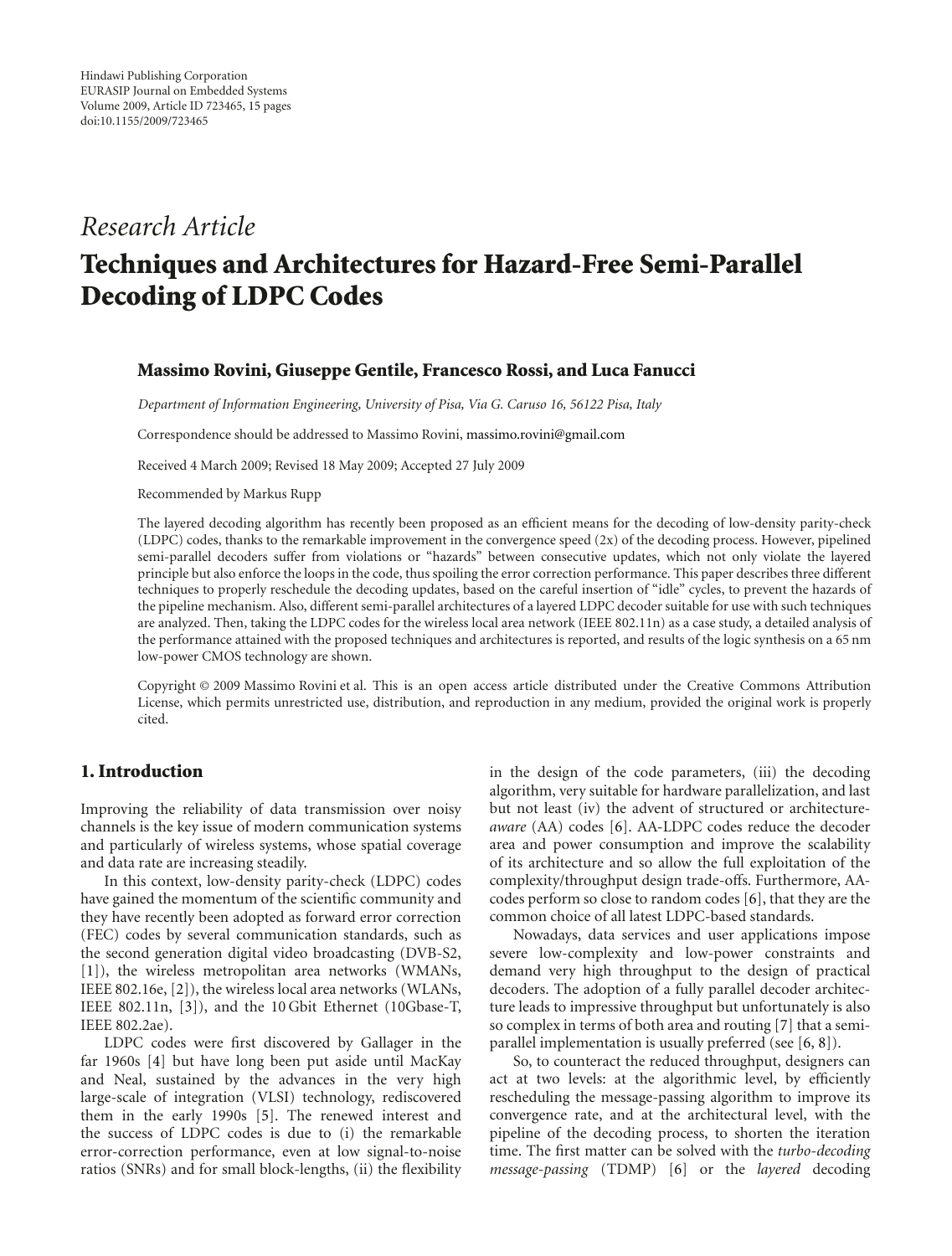

FIGURE 1: Tanner graph of a simple  $3 \times 4$  base-matrix and principle of vectorization.

algorithm [9], while pipelined architectures are mandatory especially when the decoder employs serial processing units.

However, the pipeline mechanism may dramatically corrupt the error-correction performance of a layered decoder by letting the processing units not always work on the most updated messages. This issue, known as pipeline "hazard", arises when the dependence between the elaborations is violated. The idea is then to reschedule the sequence of updates and to delay with "idle" cycles the decoding process until newer data are available.

As an improvement to similar state-of-the-art works [10–13], this paper proposes three systematic techniques to optimally reschedule the decoding process in a way to minimize the number of idle cycles and achieve the maximum throughput. Also, this paper discusses different semi-parallel architectures, based on serial processing units and all supporting the reordering strategies, so as to attain the best trade-off between complexity and throughput for every LDPC code.

Semi-parallel architectures of LDPC decoder have recently been addressed in several papers, although none of them formally solves the issue of pipeline hazards and decoding idling. Gunnam et al. describe in [10] a pipelined semi-parallel decoder for WLAN LDPC codes, but the authors do not mention the issue of the pipeline hazards; only, the need of properly scrambling the sequence of data in order to clear some memory conflicts is described.

Boutillon et al. consider in [13] methods and architectures for layered decoding; the authors mention the problem of pipeline hazards (cut-edge conflict) and of using an output order different from the natural one in the processing units; nonetheless, the issue is not investigated further, and they simply modify the decoding algorithm to compute partial updates as in [14]. Although this approach allows the decoder to operate in full pipeline with no idle cycles, it is actually suboptimal in terms of both performance and complexity.

Similarly, Bhatt et al. propose in [11] a pipelined blockserial decoder architecture based on partial updates, but again, they do not investigate the dependence between elaborations.

In [12], Fewer et al. implement a semi-parallel TDMP decoder, but the authors boost the throughput by decoding two codewords in parallel and not by means of pipeline.

This paper is organised as follows. Section 2 recalls the basics of LDPC and of AA-LDPC codes and Section 3 summarizes the layered decoding algorithm. Section 4 introduces three different techniques to reduce the dependence between consecutive updates and analytically derives the related number of idle cycles. After this, Section 5 describes the VLSI architectures of a pipelined block-serial LDPC-layered decoder. Section 6 briefly reviews the WLAN codes used as a case study, while the performances of the related decoder are analysed in Section 7. Then, the results of the logic synthesis on a 65 nm low-power CMOS technology are discussed in Section 8, along with the comparison with similar state-ofthe-art implementations. Finally, conclusions are drawn in Section 9.

#### **2. Architecture-Aware Block-LDPC Codes**

LDPC codes are linear block-codes described by a paritycheck matrix **H** establishing a certain number of (even) parity constraints on the bits of a codeword. Figure 1 shows the parity-check matrix of a very simple LDPC code with length  $N = 4$  bits and with  $M = 3$  parity constraints. LDPC codes are also effectively described in a graphical way through a Tanner graph [15], where each bit in the codeword is represented with a circle, known as variable-node (VN), and each parity-check constraint with a square, known as check-node (CN).

Recently, the joint design of code and decoder has blossomed in many works (see [8, 16]), and several principles have been established for the design of implementationoriented AA-codes [6]. These can be summarized into (i) the arrangement of the parity-check matrix in squared subblocks, and (ii) the use of deterministic patterns within the subblocks. Accordingly, AA-LDPC codes are also referred to as *block*-LDPC codes [8].

The pattern used within blocks is the vital facet for a lowcost implementation of the interconnection network of the decoder and can be based either on permutations, as in [6] and for the class of *π*-rotation codes [17], or on *circulants* or cyclic shifts of the identity matrix, as in [8] and in every recent standards [1–3].

AA-LDPC codes are defined by the number of *block*columns  $n_c$ , the number of *block*-rows  $n_r$ , and the blocksize *B*, which is the size of the component submatrices. Their parity-check matrix **H** can be conveniently viewed as  $H = P^{H_B}$ , that is, as the expansion of a base-matrix  $H_B$  with size  $n_r \times n_c$ . The expansion is accomplished by replacing the 1's in  $H_B$  with permutations or circulants, and the 0's with null subblocks. Thus, the block-size *B* is also referred to as *expansion*-factor, for a codeword length of the resulting LDPC code equal to  $N = B \cdot n_c$  and code rate  $r = 1 - n_r/n_c$ .

A simple example of expansion or *vectorization* of a basematrix is shown in Figure 1. The size, number, and location of the nonnull blocks in the code are the key parameters to get good error-correction performance and low-complexity of the related decoder.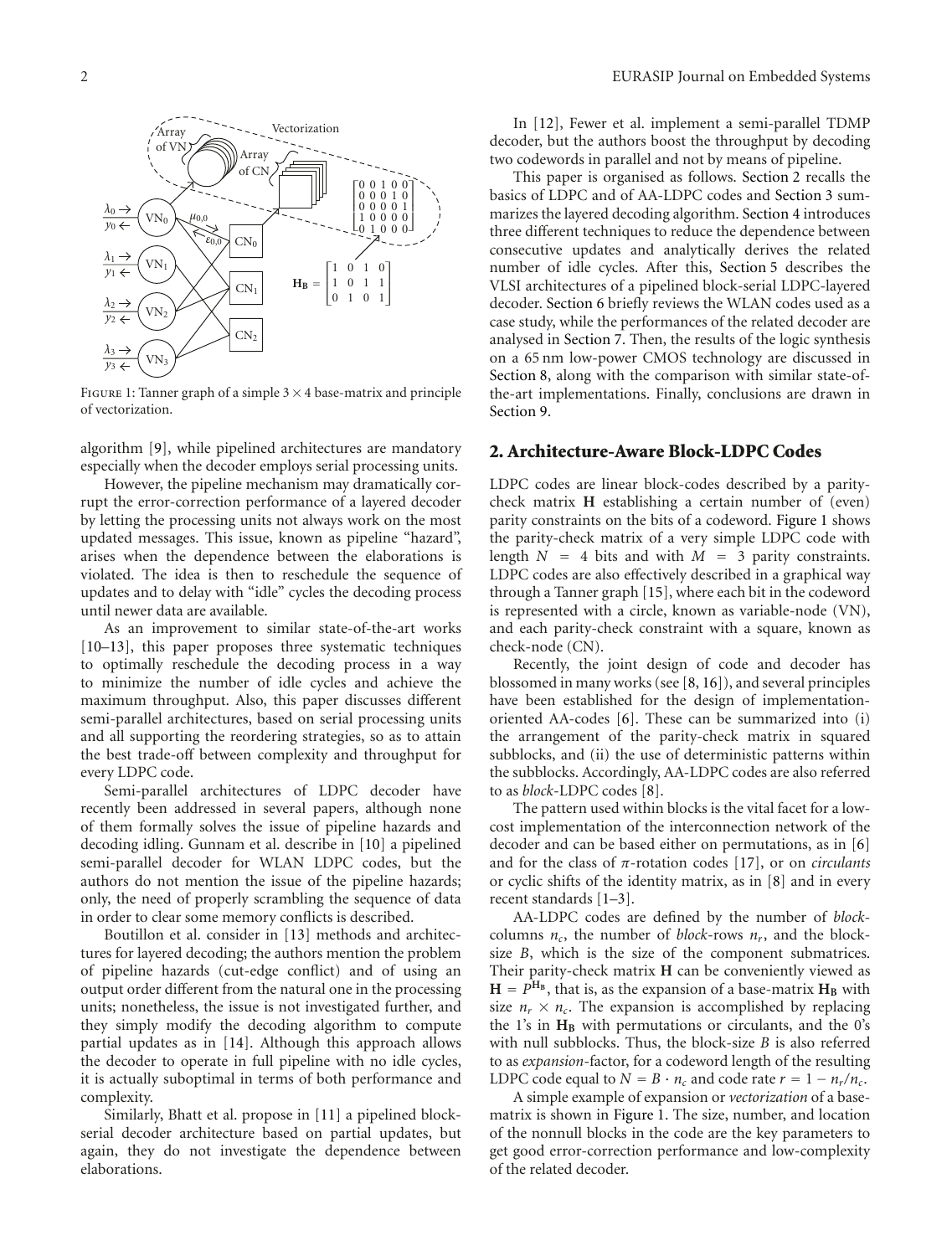## **3. Decoding of LDPC Codes**

LDPC codes are decoded with the *belief propagation* (BP) or *message-passing* (MP) algorithm, that belong to the broader class of maximum *a posteriori* (MAP) algorithms. The BP algorithm has been proved to be optimal if the graph of the code does not contain cycles, but it can still be used and considered as a reference for practical codes with cycles. In the latter case, the sequence of the elaborations, also referred to as *schedule*, considerably affects the achievable performance.

The most common schedule for BP is the so-called twophase or flooding schedule (FS) [18], where all parity-check nodes first, followed by all variable nodes then, are updated in sequence.

A different approach, taking the distribution of closed paths and girths in the code into account, has been described by Xiao and Banihashemi in [19]. Although *probabilistic* schedules are shown to outperform *deterministic* schedules, the random activation strategy of the processing nodes is not very suitable to HW implementation and adds significant complexity overheads.

The most attractive schedule is the *shuffled* or *layered* decoding [6, 9, 18, 20]. Compared to the FS, the layered schedule almost doubles the decoding convergence speed, both for codes with cycles and cycle-free [20]. This is achieved by looking at the code as a connection of smaller supercodes [6] or *layers* [9], exchanging intermediate reliability messages. Specifically, *a posteriori* messages are made available to the next layers immediately after computation and not at next iteration as in a conventional flooding schedule.

Layers can be any set of either CNs or VNs, and, accordingly, CN-*centric* (or horizontal) or VN-*centric* (or vertical) algorithms have been analyzed in [18, 20]. However, CN-*centric* solutions are preferable since they can exploit serial, flexible, and low-complexity CN processors.

The horizontal layered decoding (HLD) is summarized in Algorithm 1 and consists in the exchange of probabilistic reliability messages around the edges of the Tanner graph (see Figure 1) in the form of logarithms of likelihood ratios (LLRs); given the random variable *x*, its LLR is defined as

$$
LLR(x) = \log \frac{\Pr(x=1)}{\Pr(x=0)}.
$$
 (1)

In Algorithm 1, *λn* is the *n*th *a priori* LLR of the received bits, with  $n = 0, 1, \ldots, N - 1$  and *N* the length of the codeword, *M* is the overall number of parity-check constraints, and *N*it the number of decoding iterations. Also,  $\mathcal{N}(m)$  is the set of VNs connected to the *m*th CN,  $\epsilon_{m,n}^{(q)}$  represents the check-to-variable (*c2v*) reliability message sent from CN *m* to VN *n* at iteration *q*, and *yn* is the total information or *soft-output* (SO) of the *n*th bit in the codeword (see Figure 1).

For the sake of an easier notation, it is assumed here that a layer corresponds to a single row of the parity-check matrix. Before being used by the next CN or layer, SOs are refined with the involved *c2v* message, as shown in line 13, and thanks to this mechanism, faster convergence is achieved.

**input**: a-priori LLR  $\lambda_n$ ,  $n = 0, 1, \ldots, N - 1$ **output:** a-Posteriori hard-decisions  $\hat{y}_n = sign(y_n)$ (1) // *Messages initialization*  $(2)$   $q = 0$ ,  $y_n = \lambda_n$ ,  $\epsilon_{m,n}^{(0)} = 0$ ,  $\forall n = 0, \ldots, N-1$ ,  $\forall m = 0, \ldots, M - 1;$ (3) **while**  $(q < N_{it} \&$ !Convergence) **do** (4) // *Loop on all layers* (5) **for**  $m \leftarrow 0$  **to**  $M - 1$  **do**<br>(6) // *Check-node update* (6) // *Check-node update* (7) **forall**  $n \in \mathcal{N}(m)$  **do**<br>(8) // *Sign update* (8) // *Sign update* (9)  $-\text{sign}(\epsilon_{m,n}^{(q+1)}) = \prod_{j \in \mathcal{N}(m) \setminus n} - \text{sign}(y_j - \epsilon_{m,j}^{(q)})$ ; (10) // *Magnitude update*  $\frac{(11)}{(12)}$  $\epsilon_{m,n}^{(q+1)}$  | = M – min<sub>j<sup>∈</sup>N(m)\n</sub>(|y<sub>j</sub> –  $\epsilon_{m,j}^{(q)}$ |); (12) // *Soft-output update* (13)  $y_n = y_n - \epsilon_{m,n}^{(q)} + \epsilon_{m,n}^{(q+1)}$ (14) **end** (15) **end**

ALGORITHM 1: Horizontal layered decoding.

 $(16)$   $q + +;$ (17) **end**

Magnitudes are updated with the M-min<sup>\*</sup> binary operator [21] defined as M-min<sup>\*</sup>(*a*, *b*) = min(*a*, *b*) + log( $e^{|a-b|}/(1+$  $e^{|a-b|}$ ) for *a*, *b* ≥ 0. Following an approach similar to Jones et al. [22], the updating rule of magnitudes is further simplified with the method described in [23], which proved to yield very good performance. Here, only two values are computed and propagated for the magnitude of *c2v* messages; specifically, if we define

$$
j_{\min} = \arg \left\{ \min_{j \in \mathcal{N}(m)} \left( \left| y_j - \epsilon_{m,j}^{(q)} \right| \right) \right\} \tag{2}
$$

the index of the smallest variable-to-check (*v2c*) message entering CN *m*, then a dedicated *c2v* message is computed in response to VN  $j_{\text{min}}$ :

$$
\left| \epsilon_{m,j_{\min}}^{(q+1)} \right| = \mathrm{M}_{j \in \mathcal{N}(m), j \neq j_{\min}}^{\mathcal{N}} \left( \left| y_j - \epsilon_{m,j}^{(q)} \right| \right) \doteq \alpha_m \qquad (3)
$$

while all the remaining VNs receive one common, *nonmarginalized* value for magnitude given by

$$
\left|\epsilon_{m,n}^{(q+1)}\right|_{n\neq j_{\min}} = \text{M-min}^*\left(\alpha_m, \left|y_{j_{\min}} - \epsilon_{m,j_{\min}}^{(q)}\right|\right) \doteq \beta_m. \quad (4)
$$

### **4. Decoding Pipelining and Idling**

The data-flow of a pipelined decoder with serial processing units is sketched in Figure 2. A centralized memory unit keeps the updated soft-outputs, computed by the node processors (NPs) according to Algorithm 1. If we denote with *dk* the number of nonnull blocks in layer *k*, that is, the degree of layer  $k$ , then the processor takes  $d_k$  clock cycles to serially load its inputs. Then, refined values are written back in memory (after scrambling or permutation) with the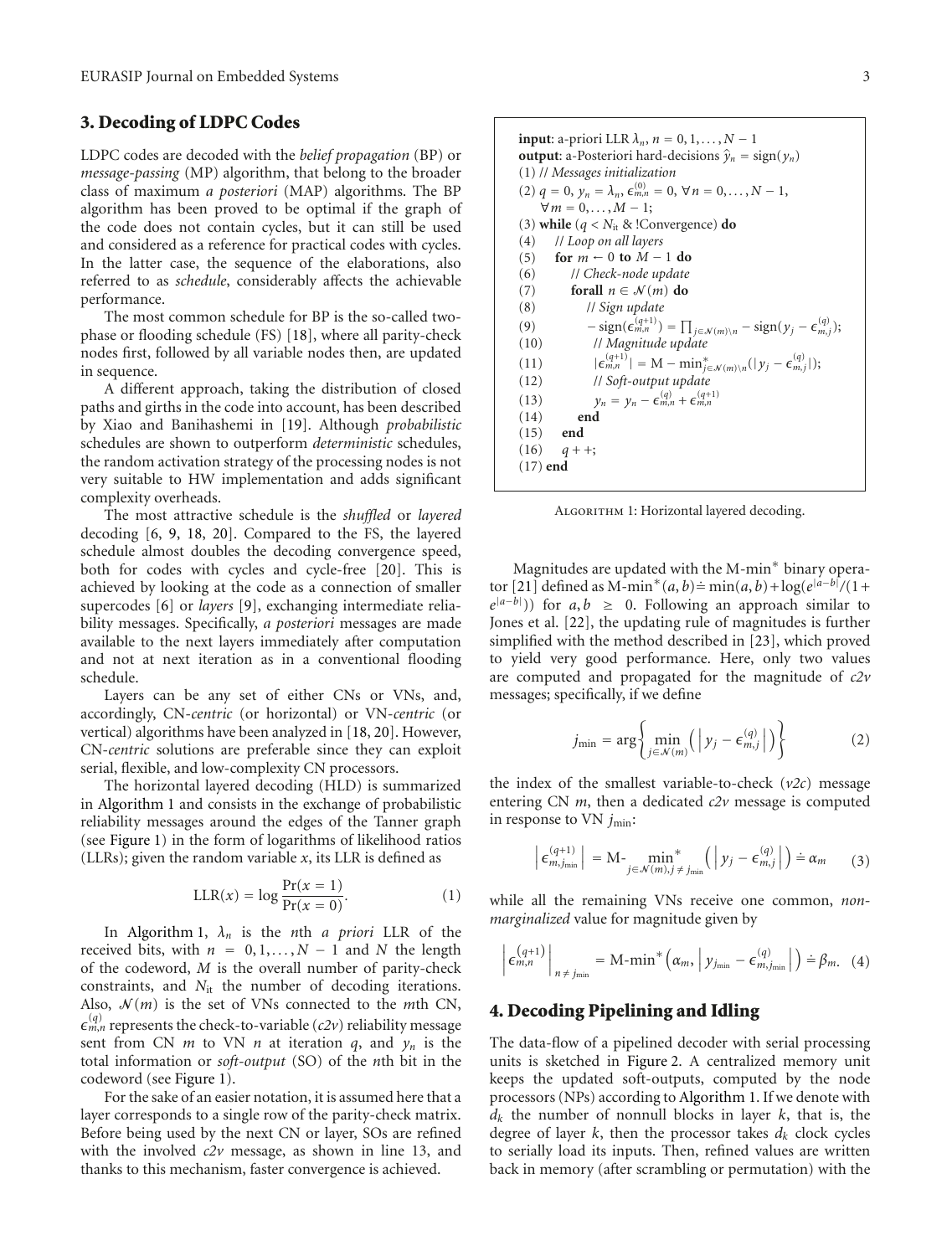

Figure 2: Outline of the flow of soft-outputs in an LDPC-layered decoder with serial processing units.

latency of  $L_{\text{SO}}$  clock cycles, and this operation takes again  $d_k$ clock cycles. Overall, the processing time of layer *k* is then  $2d_k + L_{SO}$  clock cycles, as shown in Figure 3(a).

If the decoder works in pipeline, time is saved by overlapping the phases of elaboration, writing-out and reading, so that data are continuously read from and written into memory, and a new layer is processed every  $d_k$  clock cycles (see Figure 3(b)).

Although highly desirable, the pipeline mechanism is particularly challenging in a layered LDPC decoder, since the soft-outputs retrieved from memory and used for the current elaboration could not be always up-to-date, but newer values could be still in the pipeline. This issue, known as pipeline hazard, prevents the use and so the propagation of always up-to-date messages and spoils the error-correction performance of the decoding algorithm.

The solution investigated in this paper is to insert *null* or *idle* cycles between consecutive updates, so that a node processor is suspended to wait for newer data. The number of idle cycles must be kept as small as possible since it affects the iteration time and so the decoding throughput. Its value depends on the actual sequence of layers updated by the decoder as well as on the order followed to update messages within a layer.

Three different strategies are described in this section, to reduce the dependence between consecutive updates in the HLD algorithm and, accordingly, the number of idle cycles. These differ in the order followed for acquisition and writing-out of the decoding messages and constitute a powerful tool for the design of "layered", hazard-free, LDPC codes.

*4.1. System Notation.* Without any lack of generality, let us identify a layer with one single parity-check node and focusing on the set  $\delta_k$  of soft-outputs participating to layer *k*, let us define the following subsets:

- (i)  $A_k = S_k \cap S_{k-1}$ , the set of SOs in common with layer  $k - 1$ :
- (ii)  $\mathcal{B}_k = \{ \delta_k \cap \delta_{k+1} \} \setminus \delta_{k-1}$ , the set of SOs in common with layer  $k + 1$  and not in  $A_k$ ;
- (iii)  $C_k = S_{k-1} \cap S_k \cap S_{k+1}$ , the set of SOs in common with both layers  $k - 1$  and  $k + 1$ ;
- (iv)  $\varepsilon_k = \{\delta_k \cap \delta_{k-2}\}\setminus \{\delta_{k-1} \cup \delta_{k+1}\}\$ , the set of SOs in common with layer  $k - 2$  and not in  $A_k$  or  $B_k$ ;
- (v)  $\mathcal{F}_k = \{\mathcal{S}_k \cap \mathcal{S}_{k+2}\}\setminus \{\mathcal{S}_{k-2} \cup \mathcal{S}_{k-1} \cup \mathcal{S}_{k+1}\}\$ , the set of SOs in common with layer  $k + 2$  but not in  $\mathcal{E}_k$ ,  $\mathcal{A}_k$ ,  $B_k$ ;
- (vi)  $\mathcal{G}_k = \{ \mathcal{S}_{k-2} \cap \mathcal{S}_k \cap \mathcal{S}_{k+2} \} \setminus \{ \mathcal{S}_{k-1} \cup \mathcal{S}_{k+1} \}$ , the set of SOs in common with both layers  $k - 2$  and  $k + 2$ , but not in  $A_k$  or  $B_k$ ;
- (vii)  $\mathcal{R}_k$ , the set of remaining SOs.

In the definitions above the notation  $A \setminus B$  means the relative complement of *B* in *A* or the set-theoretic difference of *A* and *B*. Let us also define the following cardinalities:  $d_k = |\mathcal{S}_k|$  (degree of layer *k*),  $\alpha_k = |\mathcal{A}_k|$ ,  $\beta_k = |\mathcal{B}_k|$ ,  $\chi_k = |C_k|, \epsilon_k = |\mathcal{E}_k|, \phi_k = |\mathcal{F}_k|, \gamma_k = |\mathcal{G}_k|, \rho_k = |\mathcal{R}_k|.$ 

*4.2. Equal Output Processing.* First, let us consider a very straightforward and implementation friendly architecture of the node processor that updates (and so delivers) the softoutput messages with the same order used to take them in.

In such a case it would be desirable to (i) postpone the acquisition of messages updated by the previous layer, that is, messages in  $A_k$ , and (ii) output the messages in  $B_k$  as soon as possible to let the next layer start earlier. Actually, the last constraint only holds when  $A_k$  does not include any message common to layer  $k + 1$ , that is, when  $C_k = \emptyset$ ; otherwise, the set  $\mathcal{B}_k$  could be acquired at any time before  $\mathcal{A}_k$ .

Figure 4 shows the I/O data streams of an equal output processing (EOP) unit. Here, *L*<sub>SO</sub> is the latency of the SO data-path, including the elaboration in the NP, the scrambling, and the two memory accesses (reading and writing). Focusing on layer  $k + 1$ , the set  $C_{k+1}$  cannot be assigned to any specific position within  $A_{k+1}$ , since the whole  $A_{k+1}$  is acquired according to the same order used by layer  $k$ to output (and so also acquire) the sets  $B_k$  and  $C_k$ . For this reason, the situation plotted in Figure 4 is only for the sake of a clearer drawing.

With reference to Figure 4, pipeline hazards are cleared if  $\mathcal{I}_k$  idle cycles are spent between layer *k* and  $k + 1$  so that

$$
\mathbf{I}_k + |\mathbf{A}_{k+1} \setminus \mathbf{A}_{k+1}| \geq L_{\text{SO}} + |\mathbf{A}_k \setminus (\mathbf{A}_k \cup \mathbf{B}_k)| \cdot u(|\mathbf{C}_k|) \tag{5}
$$

with  $u(x) = 1$  for  $x > 0$  and  $u(x) = 0$  otherwise. This means that if  $C_k$  is empty, then the messages in  $\mathcal{S}_k \setminus (\mathcal{A}_k \cup \mathcal{B}_k)$  do not need to be waited for. The solution to (5) with minimum latency is

$$
l_k = L_{\text{SO}} - (d_{k+1} - \alpha_{k+1}) + (d_k - \alpha_k - \beta_k) \cdot u(\chi_k).
$$
 (6)

Note that (5) and (6) only hold under the hypothesis of  $C_k$  leading within  $A_k$ . If this is not the case, up to  $|A_k \setminus C_k|$ extra idle cycles could be added if  $C_k$  is output last within  $A_k$ .

So far, we have only focused on the interaction between two consecutive layers; however, violations could also arise between layer  $k$  and  $k+2$ . Despite this possibility, this issue is not treated here, as it is typically mitigated by the same idle cycles already inserted between layers *k* and *k*+1 and between layers  $k + 1$  and  $k + 2$ .

*4.3. Reversed Output Processing.* Depending on the particular structure of the parity-check matrix **H**, it may occur that the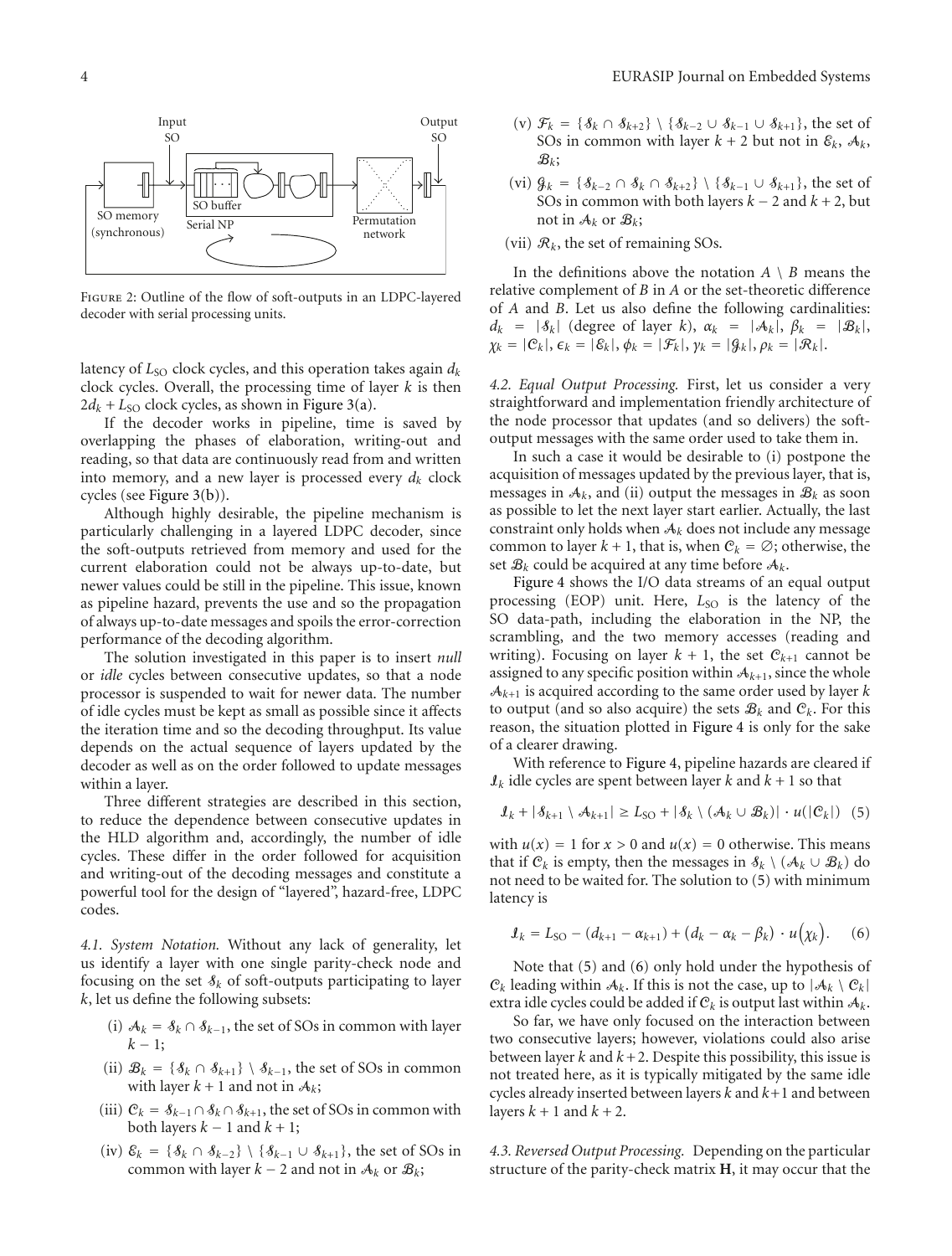

Figure 3: Pipelined and not pipelined data-flow.



Figure 4: Input and output data streams in an NP with EOP.

most of the messages of layer *k* in common with layer *k*−1 are also shared with layer  $k + 1$ , that is,  $A_k \simeq C_k$  and  $B_k \simeq \emptyset$ . If this condition holds, as for the WLAN LDPC codes (see Figure 11), it can be worth reversing the output order of SOs so that the messages in  $A_k$  can be both acquired last and output first.

Figure 5(a) shows the I/O streams of a reversed output processing (ROP) unit. Exploiting the reversal mechanism, the set  $\mathcal{B}_k$  is acquired second-last, just before  $\mathcal{A}_k$ , so that it is available earlier for layer *k* + 1.

Following a reasoning similar to EOP, the situation sketched in Figure 5(a) where  $C_k$  is delivered first within  $A_k$ is just for an easier representation, and the condition for hazard-free layered decoding is now

$$
\mathcal{L}_k^{2l} + |\mathcal{S}_{k+1} \setminus \mathcal{A}_{k+1}| \ge L_{\text{SO}} + |\mathcal{A}_k \setminus \mathcal{C}_k| \cdot u(|\mathcal{B}_k|). \tag{7}
$$

Indeed, when  $\mathcal{B}_k = \emptyset$ , one could output  $\mathcal{C}_k$  first in  $\mathcal{A}_k$ , and so get rid of the term  $|A_k \setminus C_k|$ . However, since  $C_k$  is actually left floating within  $A_k$ , (7) represents again a bestcase scenario, and up to  $|A_k \setminus C_k|$  extra idle cycles could be required. From (7), the minimum latency solution is

$$
\mathcal{J}_{k}^{2l} = L_{\text{SO}} - (d_{k+1} - \alpha_{k+1}) + (\alpha_{k} - \chi_{k}) \cdot u(\beta_{k}). \tag{8}
$$

Similarly to EOP, the ROP strategy also suffers from pipeline hazards between three consecutive layers, and because of the reversed output order, the issue is more

relevant now. This situation is sketched in Figure 5(b), where the sets  $\mathcal{E}_k$ ,  $\mathcal{F}_k$ , and  $\mathcal{G}_k$  are managed similarly to  $\mathcal{A}_k$ ,  $\mathcal{B}_k$ , and C*k*. The ROP strategy is then instructed to acquire the set  $\mathcal{E}_k$  later and to output  $\mathcal{F}_k$  earlier. However, the situation is complicated by the fact that the set  $\mathcal{F}_{k-1} \cup \mathcal{G}_{k-1}$  may not entirely coincide with  $\mathcal{E}_{k+1}$ ; rather it is  $\mathcal{E}_{k+1} \subseteq (\mathcal{F}_{k-1} \cup \mathcal{G}_{k-1}),$ since some of the messages in  $\mathcal{F}_{k-1} \cup \mathcal{G}_{k-1}$  can be found in  $\mathcal{B}_{k+1}$ . This is highlighted in Figure 5(b), where those messages of  $\mathcal{F}_{k-1}$  and  $\mathcal{G}_{k-1}$  not delivered to  $\mathcal{E}_{k+1}$  are shown in dark grey.

To clear the hazards between three layers, additional idle cycles are added in the number of

$$
\mathcal{J}_k^{3l} = \max\{ACQ_{k+1} - WR_{k-1}, 0\},\tag{9}
$$

where  $ACQ_{k+1}$  is the acquisition margin on layer  $k + 1$ , and WR*<sup>k</sup>*−<sup>1</sup> is the writing-out margin on layer *k* −1. These can be computed under the assumption of no hazard between layer *k* − 1 and *k* (i.e.,  $C_k \cup A_k$  is aligned with  $C_{k-1} \cup B_{k-1}$  thanks to  $\mathcal{L}_k^{2l}$  as shown in Figure 5(b)) and are given by

$$
ACQ_{k+1} = \mathcal{L}_{k}^{2l} + d_{k+1} - (\alpha_{k+1} + \beta_{k+1} + \epsilon_{k+1}),
$$
  
\n
$$
WR_{k-1} = (\epsilon_{k-1} - \gamma_{k-1} + |\mathcal{G}_{k-1} \setminus \mathcal{E}_{k+1}|) \cdot u(\phi_{k-1}).
$$
\n(10)

The margin WR<sub>*k*−1</sub> is actually nonnull only if  $\mathcal{F}_{k-1} \neq \emptyset$ ; otherwise, WR<sub>k−1</sub> = 0 under the hypothesis that (i) the set  $\mathcal{G}_{k-1}$  is output first within  $\varepsilon_{k-1}$ , and (ii) within  $\mathcal{G}_{k-1}$ , the messages not in  $\varepsilon_{k+1}$  are output last.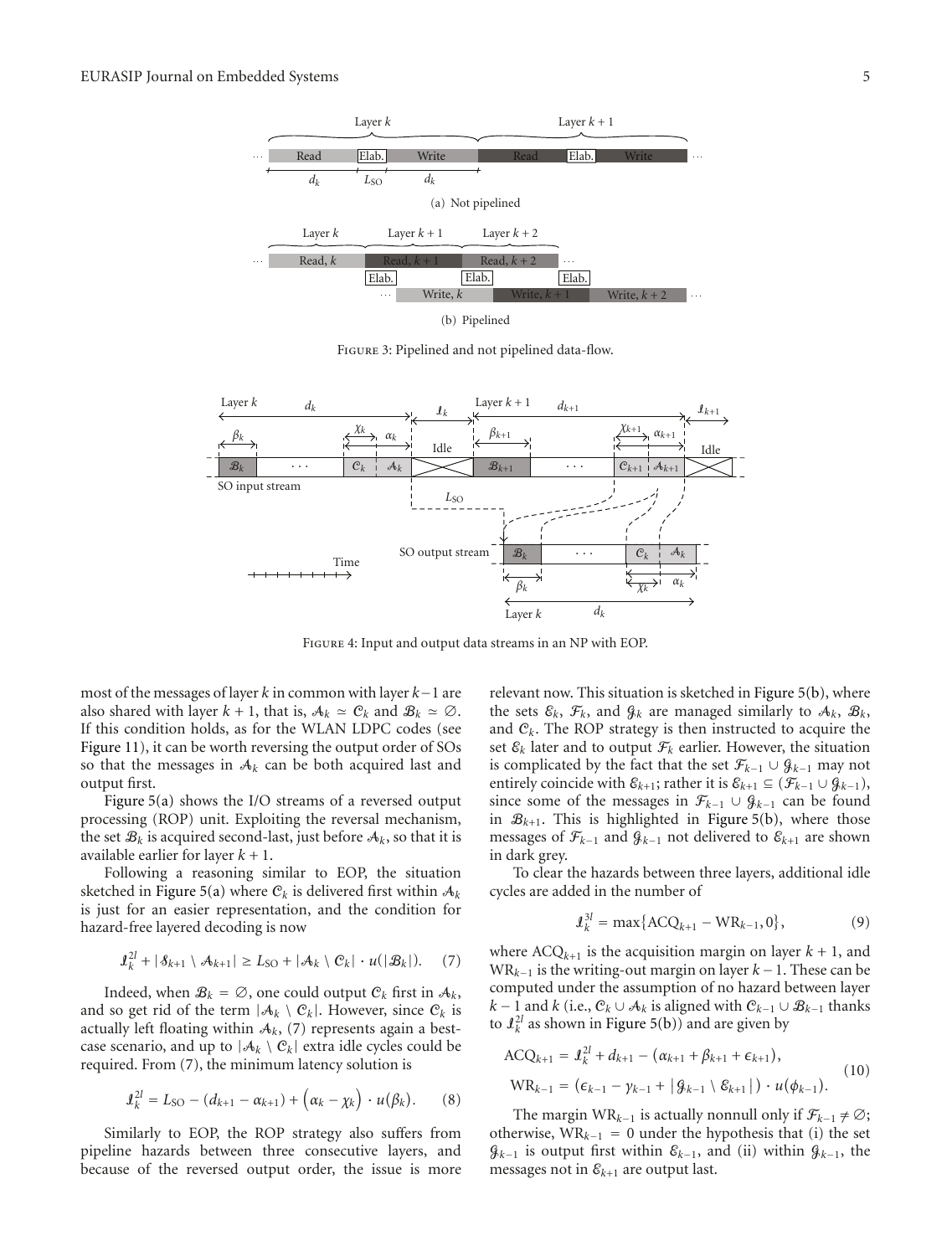

(a) Pipeline hazards in the update of two consecutive layers



(b) Pipeline hazards in the update of three consecutive layers. Messages of G*k*−<sup>1</sup> and F*k*−<sup>1</sup> not in E*k*+1 are shown in dark grey

Figure 5: Organization of the input and output data stream in an NP with ROP.



Figure 6: Input and output data streams in an NP with UOP.

Overall, the number of idle cycles of ROP is given by

$$
\mathcal{I}_k = \mathcal{I}_k^{2l} + \mathcal{I}_k^{3l}.\tag{11}
$$

*4.4. Unconstrained Output Processing.* Fewer idle cycles are expected if the orders used for input and output are not constrained to each other. This implies that layer *k* can still delay the acquisition of the messages updated by layer *k* − 1 (i.e., messages in  $A_k$ ) as usual, but at the same time the

messages common to layer  $k + 1$  (i.e., in  $\mathcal{B}_k \cup \mathcal{C}_k$ ) can also be delivered earlier.

The input and output data streams of an unconstrained output processing (UOP) unit are shown in Figure 6. Now, hazard-free layered decoding is achieved when

$$
\mathbf{I}_k + |\mathbf{S}_{k+1} \setminus \mathbf{A}_{k+1}| \ge L_{\text{SO}},\tag{12}
$$

which yields

$$
\mathbf{I}_k = L_{\text{SO}} - (d_{k+1} - \alpha_{k+1}). \tag{13}
$$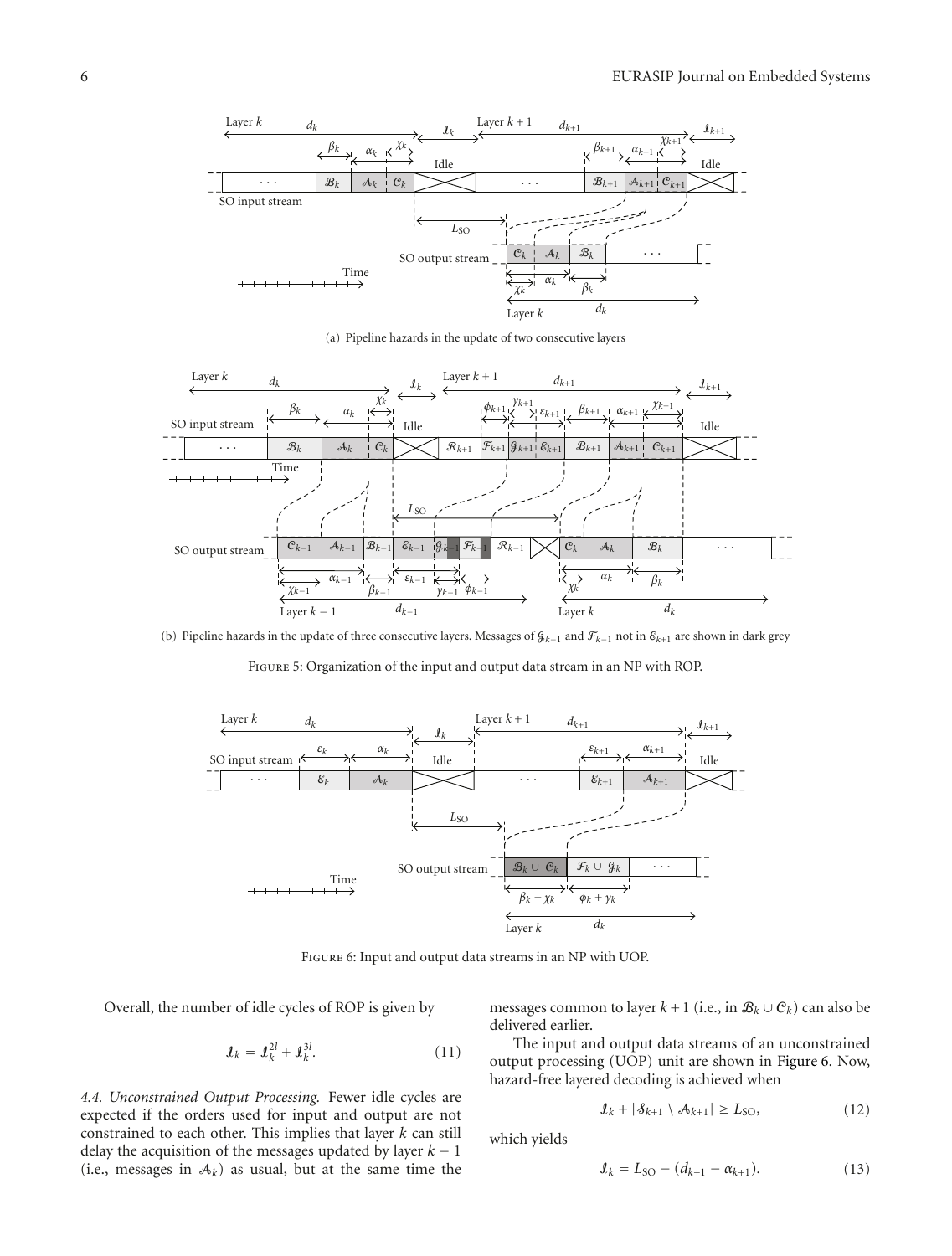

Figure 7: Layered decoder architecture with variable-to-check buffer.

Regarding the interaction between three consecutive layers, if the messages common to layer  $k+2$  (i.e., in  $\mathcal{F}_k \cup \mathcal{G}_k$ ) are output just after  $\mathcal{B}_k \cup \mathcal{C}_k$ , and if on layer  $k + 2$ , the set  $\mathcal{E}_{k+2}$  is taken just before  $\mathcal{A}_{k+2}$ , then there is no risk of pipeline hazard between layer *k* and *k* + 2.

*4.5. Decoding of Irregular Codes.* A serial processor cannot process consecutive layers with decreasing degrees, *dk*+1 *< dk*, as the pipeline of the internal elaborations would be corrupted and the output messages of the two layers would overlap in time. This is not but another kind of pipeline hazard, and again, it can be solved by delaying the update of the second layer with  $\Delta d_k = d_k - d_{k+1}$  idle cycles.

Since this type of hazard is independent of that seen above, the same idle cycles may help to solve both issues. For this reason, the overall number of idle cycles becomes

$$
\mathbf{I}'_k = \max\{\mathbf{I}_k, \Delta d_k, 0\} \tag{14}
$$

with  $I_k$  being computed according to  $(6)$ ,  $(11)$ , or  $(13)$ .

*4.6. Optimal Sequence of Layers.* For a given reordering strategy, the overall number of idle cycles per decoding iteration is a function of the actual sequence of layers used for the decoding. For a code with  $\Lambda$  layers, the optimal sequence of layer  $\hat{p}$  minimizing the time spent in idle is given by

$$
\hat{p} = \arg\min_{p \in \mathcal{P}} \left\{ \sum_{k=0}^{\Lambda-1} \mathcal{L}'_k(p) \right\},\tag{15}
$$

where  $\mathcal{L}'_k(p)$  is the number of idle cycles between layer  $k$  and  $k+1$  for the generic permutation  $p$  and is given by (14), and  $P$  is the set of the possible permutations of layers.

The minimization problem in (15) can be solved by means of a brute-force computer search and results in the definition of a permuted parity-check matrix **H** , whose layers are scrambled according to the optimal permutation  $\hat{p}$ . Then, within each layer of  $\hat{H}$ , the order to update the nonnull subblocks is given by the strategy in use among EOP, ROP, and UOP.

*4.7. Summary and Results.* The three methods proposed in this section are differently effective to minimize the overall time spent in idle. Although UOP is expected to yield

the smallest latency, the results strongly depend on the considered LDPC code, and ROP and EOP can be very close to UOP. As a case-example, results will be shown in Section 7 for the WLAN LDPC codes.

However, the effectiveness of the individual methods must be weighed up in view of the requirements of the underlying decoder architecture and the costs of its hardware implementation, which is the objective of Section 5. Thus, UOP generally requires bigger complexity in hardware, and EOP or ROP can be preferred for particular codes.

#### **5. Decoder Architectures**

Low complexity and high throughput are key features demanded to every competitive LDPC decoder, and to this extent, semi-parallel architectures are widely recognised as the best design choice.

As shown in [6, 8, 12] to mention just a few, a semiparallel architecture includes an array of processing elements with size usually equal to the expansion factor *B* of the base-matrix H<sub>B</sub>. Therefore, the HLD algorithm described in Section 3 must be intended in a vectorized form as well, and in order to exploit the code structure, a layer counts *B* consecutive parity-check nodes. Layers (in the number of  $n_r$  =  $M/B$ ) are updated in sequence by the *B* checknode units (CNUs), and an array of *B* SOs  $(\bar{y}_n)$  and of *Bc2v* messages  $(\overline{\epsilon}_{m,n}^{(q)})$  are concurrently updated at every clock cycle. Since the parity-check equations in a layer are independent by construction, that is, they do not share SOs, the analysis of Section 4 still holds in a vectorized form.

The CNUs are designed to serially update the *c2v* magnitudes according to (3) and (4), and any arbitrary order of the *c2v* messages (and so of SOs, see line 13 of Algorithm 1) can be easily achieved by properly multiplexing between the two values as also shown in [23]. It must be pointed out that the 2-output approximation described in Section 3 is pivotal to a low-complexity implementation of EOP, ROP, or UOP in the CNU. However, the same strategies could also be used with a different (or even no) approximation in the CNU, although the cost of the related implementation would probably be higher.

Three VLSI architectures of a layered decoder will be described, that differ in the management of the memory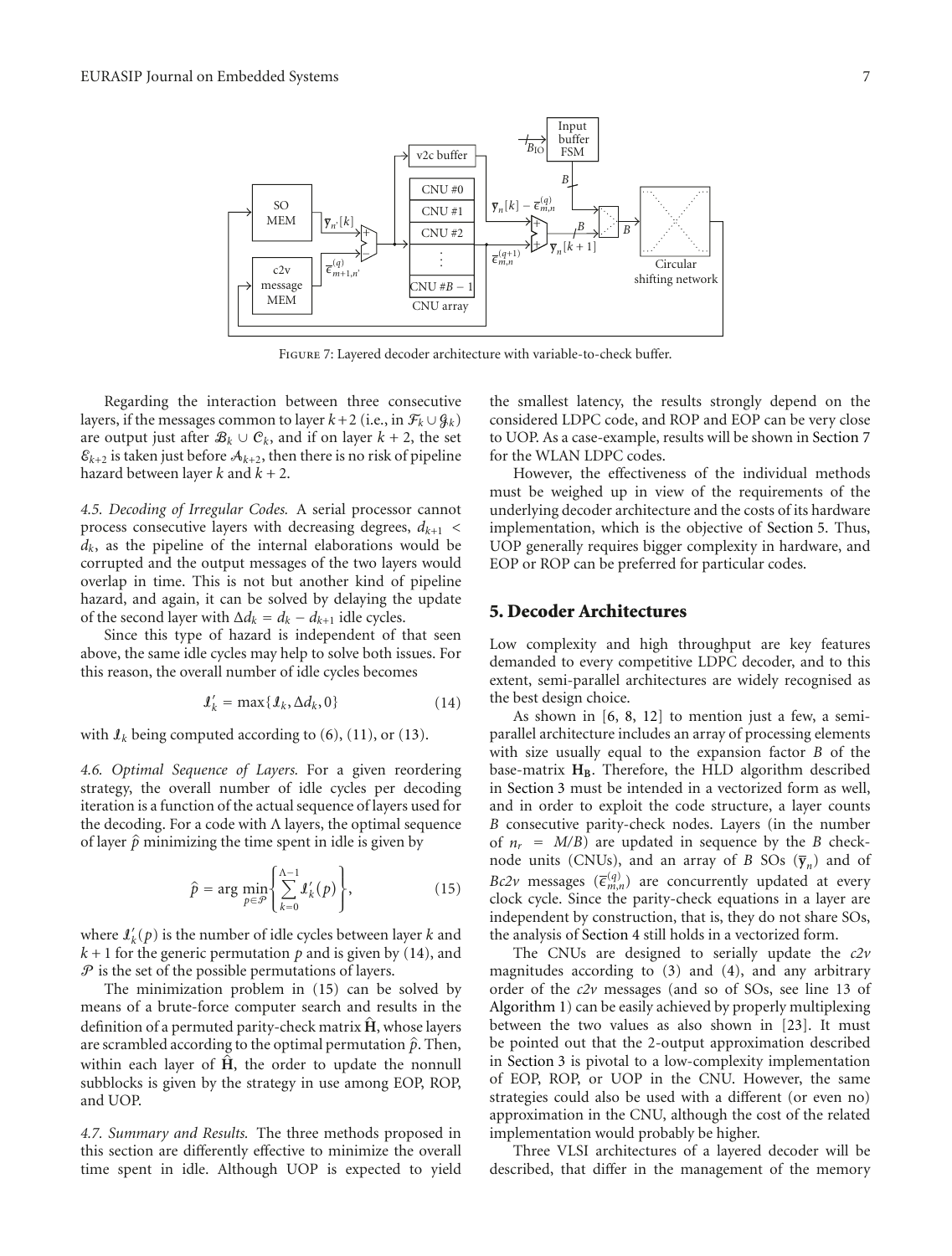

Figure 8: Layered decoder with *three*-port SO and *c2v* memories.

units of both SO and *c2v*, and so result in different implementation costs in terms of memory (RAM and ROM) and logic.

*5.1. Local Variable-to-Check Buffer.* The most straightforward architecture of a vectorized layered decoder is shown in Figure 7. Here, the arrays of  $v2c$  messages  $\overline{\mu}_{m,n}^{(q)}$  entering the CNUs during the update of layer  $m = 0, 1, \ldots, n_r - 1$ , are computed on-the-fly as  $\overline{\mu}_{m,n}^{(q)} = \overline{y}_n - \overline{\epsilon}_{m,n}^{(q)}$  with  $n \in \mathcal{N}(m)$ , and both the arrays of *c2v* and SO messages are retrieved from memory.

Then, the updated *c2v* messages are used to refine every array of SOs belonging to layer *m*: according to line 13 of Algorithm 1, this is done by adding the new  $c2v$  array  $\bar{\epsilon}_{m,n}^{(q+1)}$ to the input *v2c* array  $\overline{\mu}_{m,n}^{(q)}$ . Since the CNUs work in pipeline, while the update of layer *m* is still progress, the array of the  $v2c$  messages belonging to layer  $m + 1$  is already being computed as  $\overline{\mu}_{m+1,n'}^{(q)} = \overline{\mathbf{y}}_{n'} - \overline{\epsilon}_{m+1,n'}^{(q)}$ , with  $n' \in \mathcal{N}(m+1)$ . For this reason,  $\overline{\mu}_{m,n}^{(q)}$  needs to be temporarily stored in a local buffer as shown in Figure 7. The buffer is vectorized as well and stores  $B \times d_{c,max}$  messages, with  $d_{c,max}$  the maximum CN degree in the code.

Before being stored back in memory, the array  $\bar{y}_n$  is circularly shifted and made ready for its next use, by applying *compound* or *incremental* rotations [12]; this operation is carried out by the *circular* shifting network of Figure 7, and more details about its architecture are available in [24].

The *v2c* buffer is the key element that allows the architecture to work in pipeline. This has to sustain one reading and one writing access concurrently and can be efficiently implemented with shift-register based architectures for EOP (first-in, first-out, FIFO buffer) and ROP (last-in, first-out, LIFO buffer). On the contrary, UOP needs to map the buffer onto a *dual*-port memory bank, whose (reading) address is provided by and extra configuration memory (ROM).

*5.2. Double Memory Access.* The buffer of Arch. V-A can be removed if the *v2c* messages are computed twice on-the-fly, as shown in Figure 8: the first time to feed the array of CNUs, and then to update the SOs. To this aim, a further reading is

required to get the arrays  $\overline{\mathbf{y}}_n$  and  $\overline{\epsilon}_{m,n}^{(q)}$  from memory, and so recompute the array  $\overline{\mu}_{m,n}^{(q)}$  on the CNUs output.

It follows that *three*-port memories are needed for both SO and  $c2v$  messages since three concurrent accesses have to be supported: two readings (see ports *r*1 and *r*2 in Figure 8) and one writing. This memory can be implemented by distributing data on several banks of customary *dual*port memory, in such a way that two readings always involve different banks. Actually, in a layered decoder a same memory location needs to be accessed several times per iteration and concurrently to several other data, so that resorting to only two memory banks would be unfeasible. On the other hand, the management of a higher number of banks would add a significant overhead to the complexity of the whole design.

The proposed solution is sketched in Figure 9 and is based on only two banks (A and B) but, to clear access conflicts, some data are redundantly stored in both the banks (see elements C1 and C2 in the example of Figure 9).

The most trivial and expensive solution is achieved when both banks are a full copy or a *mirror* of the original memory as in [11], which corresponds to 100% redundancy. Conversely to this route, data can be selectively assigned to the two banks through computer search aiming at a minimum redundancy.

Roughly speaking, if we denote by *σi* the cardinality of the set of data (SO or *c2v* messages) read concurrently to the *i*th data for  $i = 0, 1, ..., N - 1$ , then the higher  $\sum_{\forall i} \sigma_i$ is (for a given *N*), the higher is the expected redundancy. So, a small redundancy  $\rho_{c2v}$  is experienced by the  $c2v$  memory, since each *c2v* message can collide with at most two other data (i.e., max<sub>*i*</sub>{ $\sigma$ *i*} = 2), while a higher redundancy  $\rho$ <sub>SO</sub> is associated to the SO memory, since every SO can face up to  $2d_{\text{VN},n}$  conflicts, with  $d_{\text{VN},n}$  being the degree of the *n*th variable node, typically greater than 1 (especially for low-rate codes).

Indeed, the issue of memory partitioning and the reordering techniques described in Section 4 are linked to each other: whenever the CNUs are in idle, only one reading is performed. Therefore, an overall system optimization aiming at minimizing the iteration latency and the amount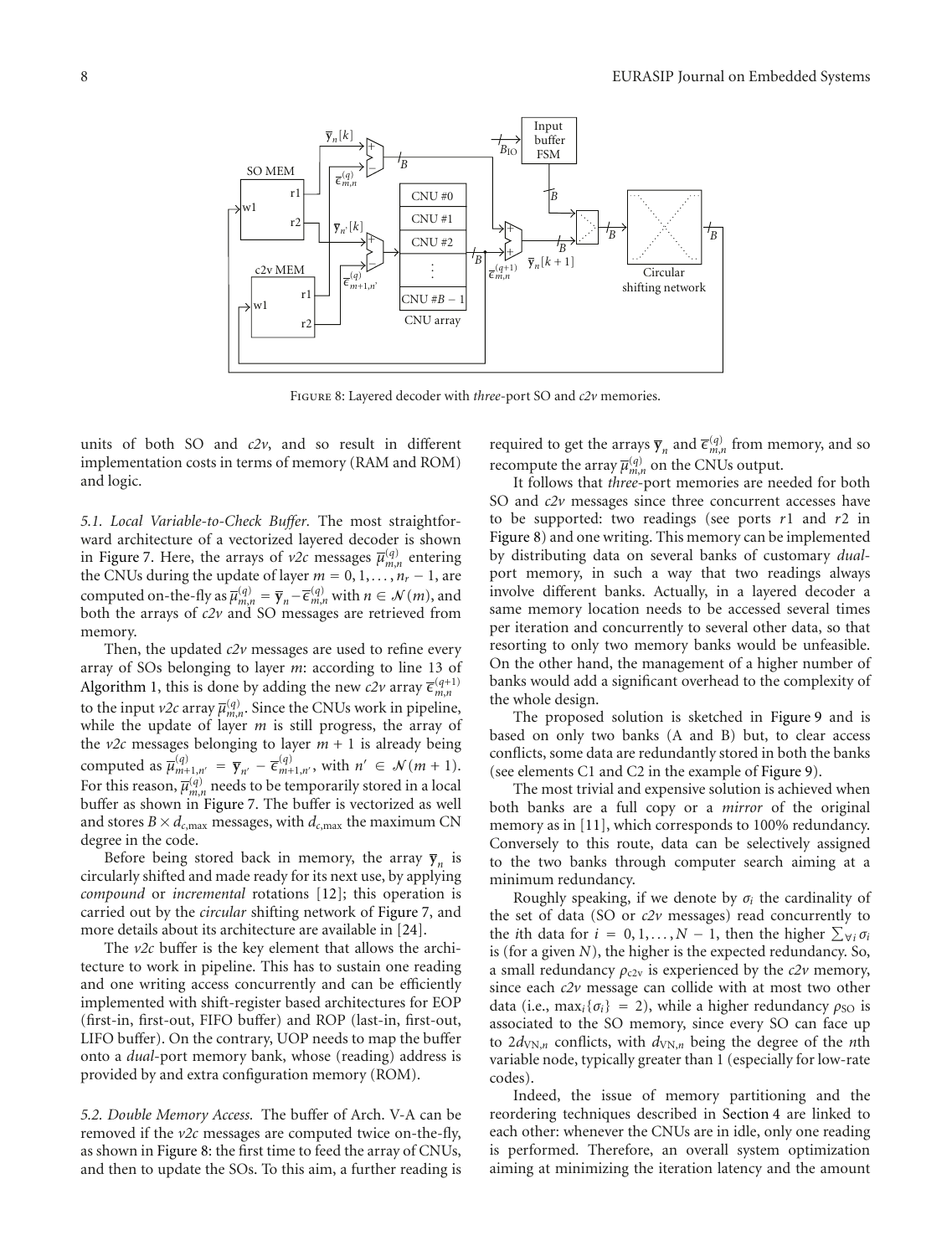

Figure 9: *Three*-port memory: data partitioning and architecture.



FIGURE 10: Layered decoder with  $v2c$  three-port memory.

of memory redundancy at the same time could be pursued; however, due to the huge optimization space, this task is almost unfeasible and is not considered in this work.

*5.3. Storage of Variable-to-Check Messages.* During the elaboration of a generic layer, a certain *v2c* message is needed twice, and a local buffer or multiple memory reading operations were implemented in Arch. V-A and Arch. V-B, respectively.

A third way of solving the problem is computing the array of *v2c* messages only once per iteration, like in Arch. V-A, but instead of using a local buffer, the *v2c* messages are precomputed and stored in the SO memory ready for the next use, as sketched in Figure 10. A similar architecture is used in [10, 16] but the issue of decoding pipeline is not clearly stated there.

In this way, the SO memory turns into a *v2c* memory with the following meaning: the array  $\bar{y}_n$  updated by layer *m* is stored in memory after marginalization with the *c2v* message  $\bar{\epsilon}_{m',n}$ , with  $m'$  being the index of the next layer reusing the same array of SOs,  $\overline{y}_n$ . In other words, the array of

*v2c* messages involved in the next update of the same blockcolumn *n* is precomputed. Therefore, the data stored in the *v2c* memory are used twice, first to feed the array of CNUs, and then for the SOs update.

Similarly to Arch. V-B, a *three*-port memory would be required because of the decoding pipeline; the same considerations of Section 5.2 still hold, and an optimum partitioning of the *v2c* memory onto two banks with some redundancy can be found. Note that, as opposed to Arch. V-B, a customary dual-port memory is enough for *c2v* messages.

As far as the complexity is concerned, at first glance this solution seems to be preferable to Arch. V-B since it needs only two stages of parallel adders while the *c2v* memory is not split. However, the management of the reading ports of the *v2c* memory introduces significant overheads, since after the update of the soft outputs  $\bar{y}_n$  by layer *m*, the memory controller must be aware of what is the next layer *m* using the same soft outputs  $\bar{y}_n$ . This information needs to be stored in a dedicated configuration memory, whose size and area can be significant, especially in a multilength, multirate decoder.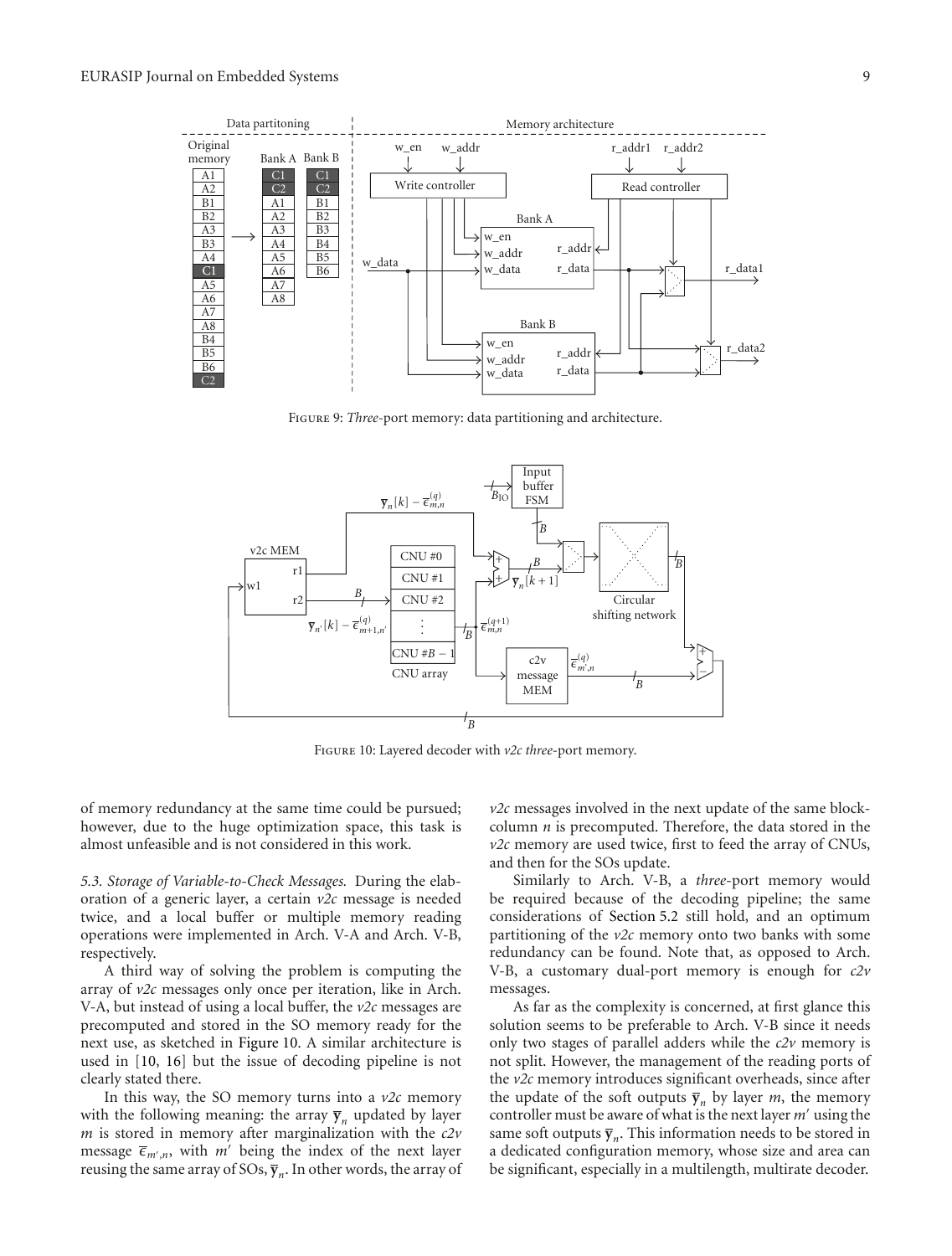

FIGURE 11: Parity-check base-matrix of the *block*-LDPC code for IEEE 802.11n with codeword size  $N_2 = 1944$  and rate  $r = 2/3$ . Black squares correspond to cyclic shifts *s* of the identity matrix ( $0 \le s \le B - 1$ ), also indicated in the square, while empty squares correspond to all-zero submatrices.

#### **6. A Case Study: The IEEE 802.11n LDPC Codes**

*6.1. LDPC Code Construction.* The WLAN standard [3] defines AA-LDPC codes based on *circulants* of the identity matrix. Three different codeword lengths are supported,  $N_0 = 648$ ,  $N_1 = 1296$ , and  $N_2 = 1944$ , each coming with four code rates, 1*/*2, 2*/*3, 3*/*4, and 5*/*6, for a total of 12 different codes. As a distinguishing feature, a different block-size is used for each codeword length, that is,  $B_0 = 27$ ,  $B_1 = 54$ , and  $B_2 = 81$ , respectively; accordingly, every code counts  $n_c = N_i/B_i = 24$  *block*-columns, while the *block*-rows (layers) are in the number of  $n_r = (1 - r)n_c = 12, 8, 6, 4$  for code rates 1*/*2, 2*/*3, 3*/*4, and 5*/*6, respectively.

An example of the base-matrix  $H_B$  for the code with length  $N_2$  = 1944 and rate  $r = 2/3$  is shown in Figure 11.

*6.2. Multiframe Decoder Architecture.* In order to attain an adequate throughput for every WLAN codes, the decoder must include a number of CNUs at least equal to  $max{B_i}$  = 81. This means that two thirds of the processors would remain unused with the shortest codes.

In the latter case, the throughput can be increased thanks to a *multiframe* approach, where  $F_i = |max{B_i}/B_i|$  frames of the code with block-size *Bi* are decoded in parallel. A similar solution is described in [12], but in that case two different frames are decoded in time-division multiplexing by exploiting the 2 nonoverlapped phases of the flooding algorithm. Here, *Fi* frames are decoded concurrently, and more specifically, three different frames of the shortest code can be assigned to a cluster of 27 CNUs each.

Note that to work properly, the circular shifting network must support concurrent subrotations as described in [24].

#### **7. Decoder Performance**

As to give a practical example of the reordering strategies described in Section 4, Figure 12 shows the data flow related to the update of layer 0 for the WLAN code of Figure 11. While 6 idle cycles are required following the original, natural order of updates (see Figure 12(a)), EOP needs 5 cycles (see Figure 12(b)), ROP reduces them to 1 (see

Figure  $12(c)$ ), while no idle cycle is used by UOP (see Figure 12(d)). The subsets defined in Section 4.1 are also shown in Figure 5, along with the optimal sequence of layers followed for decoding.

*7.1. Latency and Throughput.* The latency of a pipelined LDPC decoder can be expressed as

$$
T_{\text{dec}} = t_{\text{clk}} \cdot \left\{ N_{\text{it}} \cdot (N_{\text{B}} + \pounds_{\text{it}}) + L_{\text{pipe}} + 2_{\text{IO}} \right\} \tag{16}
$$

with  $t_{\text{clk}} = 1/f_{\text{clk}}$  being the clock period,  $N_{\text{it}}$  being the number of iterations,  $N_B$  being the number of nonnull blocks in the code,  $\mathcal{I}_{it} = \sum_{k=0}^{n_r-1} \mathcal{I}'_k$  being the number of idle cycles per iteration,  $L_{pipe}$  being the cycles to empty the decoder pipelin and finally, *L*<sub>IO</sub> being the cycles for the input/output interface. Among the parameters above, *N*<sub>it</sub> is set for good error-correction performance, *N*<sub>B</sub> is a code-dependent parameter, and *L*<sub>IO</sub> is fixed by the I/O management; thus, for a minimum latency, the designer can only act on  $\mathcal{L}_{it}$ , whose value can be optimised with the techniques of Section 4.

Focusing on the IEEE 802.11n codes, Table 1 shows the overall number of cycles for 12 iterations ( $L_{\text{dec}} = T_{\text{dec}}/t_{\text{clk}}$ ), the number of idle cycles per iteration  $(\ell_{it})$ , the percentage of idle cycles with respect to the total (idling %), and the throughput at the clock frequency of 240 MHz.

The latter is expressed in information bits decoded per time unit and is also referred to as net throughput:

$$
\Gamma_n = F_i \cdot \frac{r \cdot N_i}{T_{\text{dec}}},\tag{17}
$$

where *Fi* is the number of frames decoded in parallel. For this reason, the figures of Table 1 for the short codes are very similar to those for the long codes ( $N_0F_0 = N_2F_2$ ); on the contrary, the middle codes do not benefit from the same mechanism (i.e.,  $F_1 = 1$ ) and their throughput is scaled down by a factor 2/3.

The results of Table 1 are for every technique of Section 4 as well as for the original codes before optimization. Although EOP clearly outperforms the original codes, better results are achieved with ROP and UOP for the WLAN case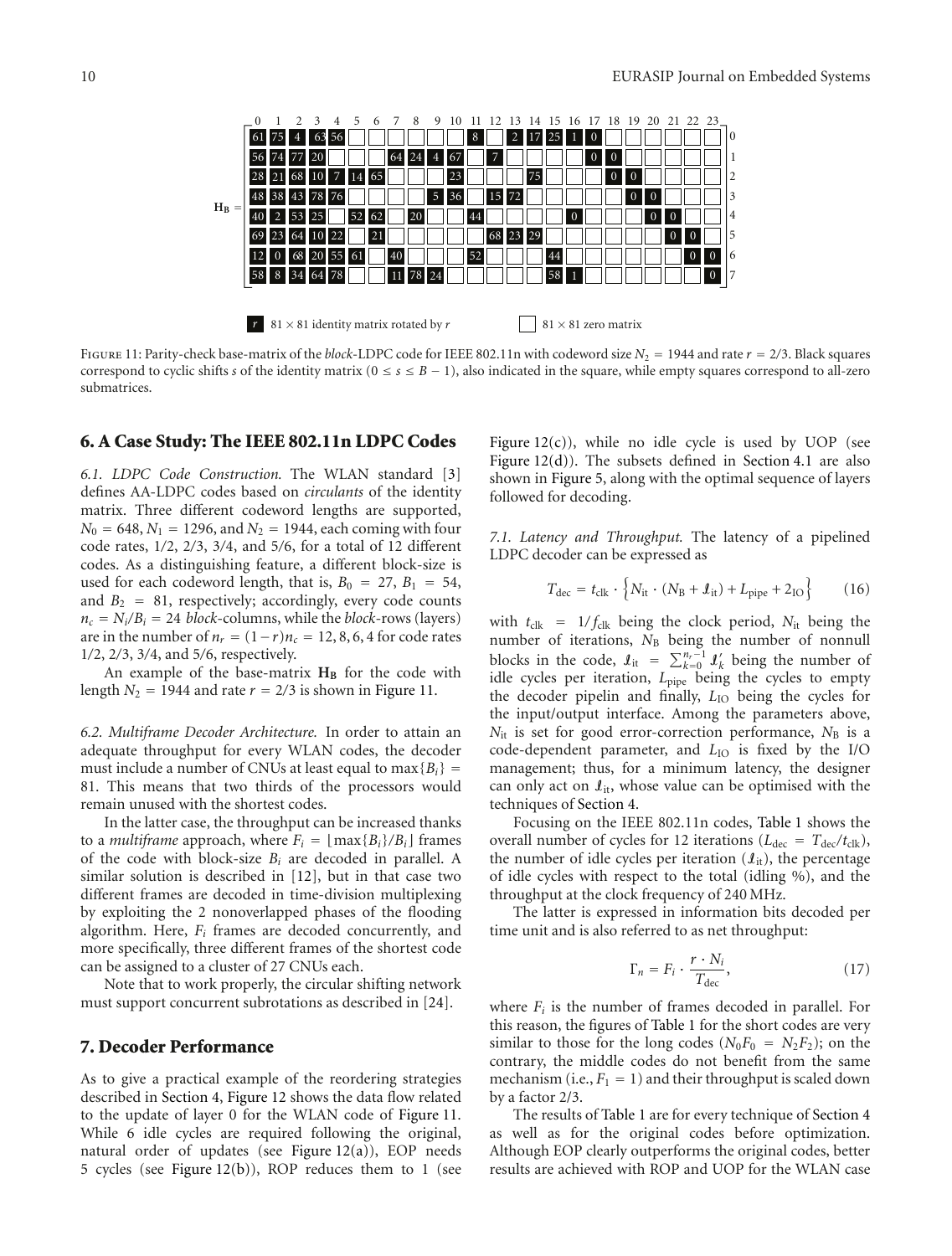

(d) UOP (optimised sequence of layers: 0,4,7,6,1,2,6,3)

FIGURE 12: An example of optimization of the base-matrix of the LDPC code IEEE 802.11n with  $N_2 = 1944$  and  $r = 2/3$  with EOP, ROP and UOP. Critical propagations are highlighted in dark gray.

example, where at most 14% and 11% of the decoding time are spent in idle, respectively. On average, the decoding time decreases from 7.6 to 6.7 ns with EOP and even to 5.3 ns with ROP and 5.1 ns with UOP. This behaviour can be explained by considering that for the WLAN codes the term  $(d_k - \alpha_k \beta_k$ ) ·  $u(\chi_k)$  found in (6) for EOP is significantly nonnull, while comparing (8) to (13), ROP and UOP basically differ for the term  $(\alpha_k - \chi_k) \cdot u(\beta_k)$ , which is negligible for the WLAN codes.

*7.2. Error-Correction Performance.* Figure 13 compares the floating point frame error rate (FER) after 12 decoding iterations of a pipelined decoder using EOP, ROP, and UOP with a reference curve obtained by simulating the original parity-check matrix before optimization, in a nonpipelined

decoder. Two simulations were run for each strategy, one with the proper number of idle cycles (curves with full markers), and the other without idle cycles and referred to as *full pipeline* mode (curves with empty markers).

As expected, the three strategies reach the reference curve of the HLD algorithm when properly idled. Then, in case of full pipeline ( $\mathcal{I}_k = 0$ ,  $\forall k$ ), the performance of EOP are spoiled, while ROP and UOP only pay about 0.6 and 0.3 dB, respectively. This means that the reordering has significantly reduced the dependence between layers and only few hazards arise without idle cycles.

Similarly to EOP, no received codeword is successfully decoded even at high SNRs (i.e.,  $FER = 1$ ) if the original code descriptors are simulated in full pipeline. This confirms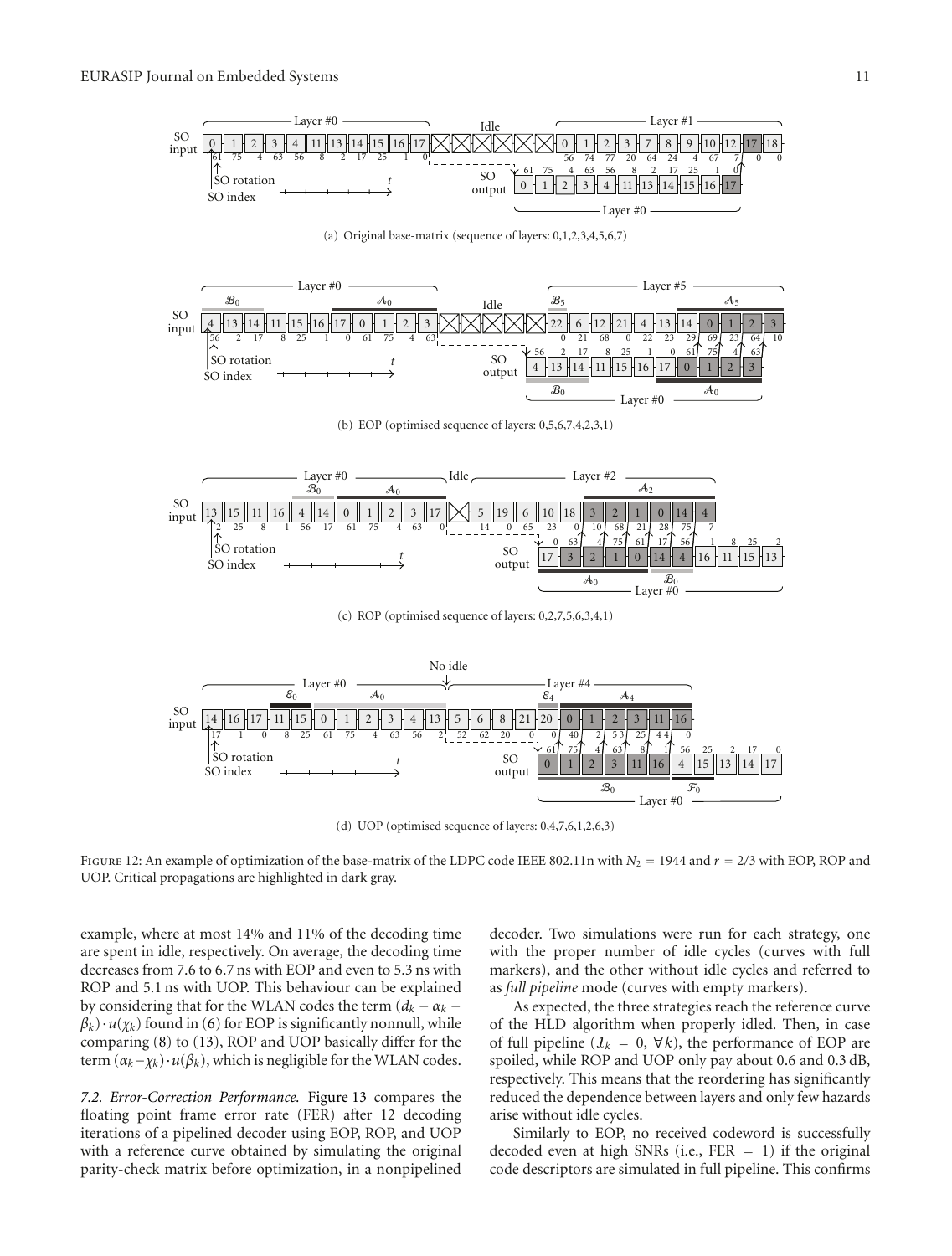TABLE 1: Performance of an LDPC decoder for IEEE 802.11n with 12 iterations:  $L_{\text{SO}} = 5$  and  $f_{\text{clk}} = 240 \text{ MHz.}$ 

| Code lenght<br>Code rate |                                   | $N_0 = 648$ |              |                |      | $N_1 = 1296$ |                  |                |      | $N_2 = 1944$ |              |      |                |
|--------------------------|-----------------------------------|-------------|--------------|----------------|------|--------------|------------------|----------------|------|--------------|--------------|------|----------------|
|                          |                                   | 1/2         | 2/3          | 3/4            | 5/6  | 1/2          | 2/3              | 3/4            | 5/6  | 1/2          | 2/3          | 3/4  | 5/6            |
| $N_{\rm B}$              |                                   | 88          | 88           | 88             | 88   | 86           | 88               | 88             | 85   | 86           | 88           | 85   | 79             |
| $L_{\rm IO}$             |                                   | 72          | 72           | 72             | 72   | 48           | 48               | 48             | 48   | 72           | 72           | 72   | 72             |
| Original                 | $L_{\text{dec}}$                  | 2299        | 1763         | 1779           | 1486 | 2106         | 1715             | 1886           | 1653 | 2107         | 1775         | 1752 | 1603           |
|                          | $\pmb{\mathcal{J}}_{\mathrm{it}}$ | 91          | 46           | 47             | 22   | 81           | 46               | 60             | 43   | 77           | 47           | 48   | 41             |
|                          | idling %                          | 47%         | 31%          | 31%            | 17%  | 46%          | 32%              | 38%            | 31%  | 44%          | 31%          | 32%  | 30%            |
|                          | $\Gamma_n$ (Mbps)                 | 101         | 176          | 197            | 262  | 74           | 121              | 124            | 157  | 111          | 175          | 200  | 243            |
| EOP                      | $L_{\rm dec}$                     | 1927        | 1691         | 1575           | 1462 | 1819         | 1643             | 1527           | 1377 | 1855         | 1691         | 1538 | 1352           |
|                          | $\boldsymbol{\ell}_{\mathrm{it}}$ | 60          | 40           | 30             | 20   | 57           | 40               | 30             | 20   | 56           | 40           | 30   | 20             |
|                          | idling %                          | 37%         | 28%          | 23%            | 16%  | 37%          | 29%              | 23%            | 17%  | 36%          | 28%          | 23%  | 17%            |
|                          | $\Gamma_n$ (Mbps)                 | 121         | 184          | 222            | 266  | 85           | 126              | 153            | 188  | 126          | 184          | 228  | 288            |
| <b>ROP</b>               | $L_{\rm dec}$                     | 1308        | 1216         | 1290           | 1403 | 1223         | 1168             | 1239           | 1330 | 1283         | 1228         | 1243 | 1305           |
|                          | $\mathcal{L}_{\text{it}}$         | 8           | $\mathbf{0}$ | 6              | 15   | 7            | $\boldsymbol{0}$ | 6              | 16   | 8            | 1            | 5    | 16             |
|                          | idling %                          | 7.3%        | $0\%$        | 5.5%           | 13%  | 6.8%         | 0%               | 5.5%           | 14%  | 7.4%         | 1%           | 4.8% | 14%            |
|                          | $\Gamma_n$ (Mbps)                 | 178         | 256          | 271            | 277  | 127          | 178              | 188            | 195  | 182          | 253          | 282  | 298            |
| <b>UOP</b>               | $L_{\rm dec}$                     | 1308        | 1216         | 1243           | 1380 | 1187         | 1168             | 1195           | 1260 | 1259         | 1216         | 1195 | 1164           |
|                          | $\boldsymbol{\ell}_{\mathrm{it}}$ | 8           | $\mathbf{0}$ | $\overline{2}$ | 13   | 4            | $\boldsymbol{0}$ | $\overline{2}$ | 10   | 6            | $\mathbf{0}$ | 1    | $\overline{4}$ |
|                          | idling %                          | 7.3%        | 0%           | 1.9%           | 11%  | 4%           | 0%               | 2%             | 9.3% | 5.6%         | $0\%$        | 0.9% | 4%             |
|                          | $\Gamma_n$ (Mbps)                 | 178         | 256          | 282            | 282  | 131          | 178              | 195            | 206  | 185          | 256          | 293  | 334            |

once more the importance of idle cycles in a pipelined HLD decoding decoder and motivates the need of an optimization technique.

Considering the same scenario of Figure 13, Figure 14 shows the convergence speed, measured in average number of iterations, of the layered decoding algorithm. The curves confirm that HLD needs one half of the number of iterations of the flooding schedule, on average, and show that the full pipeline mode is also penalized in terms of speed.

#### **8. Implementation Results**

The complexity of an LDPC decoder for IEEE 802.11n codes was derived through logical synthesis on a low-power 65 nm CMOS technology targeting  $f_{\text{clk}} = 240 \text{ MHz}$ . Every architecture of Section 5 was considered for implementation, each one supporting the three reordering strategies, for a total of 9 combinations. For good error correction performance, input LLRs and *c2v* messages were represented on 5 bits, while internal SO and *v2c* messages on 7 bits.

Table 2 summarizes the complexity of the different designs in terms of logic, measured in equivalent Kgates and number of RAM and ROM bits. Equivalent gates are counted by referring to the low-drive, 2-input NAND cell, whose area is 2.08  $μm²$  for the target technology library. Arch. V-A needs the highest number of memory bits due to the local variable-to-check buffer, but its logic is smaller since it requires no additional hardware resources (adders) and less configuration bits.

Because of the partitioning of both the SO and the *c2v* memories, Arch. V-B needs more logic resources and

more memory bits than Arch. V-C (both for data and configuration). The redundancy ratios  $\rho_{SO}$  and  $\rho_{c2v}$  of the SO and  $c2v$  memory in Arch. V-B, respectively, and  $\rho_{v2c}$  of the  $v2c$ memory in Arch. V-C, are also reported in Table 2.

As a matter of fact, the three architectures are very similar in complexity and performance, and, for a given set of LDPC codes, the designer can select the most suitable solution by trading-off decoding latency and throughput at the system level, with the requirements of logic and memory in terms of area, speed, and power consumption at the technology level.

Table 3 compares the design of a decoder for IEEE 802.11n based on Arch. V-C with UOP with similar state-ofthe-art implementations: a parallel decoder by Blanskby and Howland [7], a 2048-bit rate 1/2 TDMP decoder by Mansour and Shanbhag [25], a similar design for WLAN by Gunnam et al. [10], and a decoder for WiMAX by Brack et al. [26]. Here, for a fair comparison, the throughput is expressed in channel bits decoded per time unit; that is, it is the *channel* throughput  $\Gamma_c = N_i/T_{\text{dec}} = \Gamma_n/r$ .

For the comparison, we focused on the architectural efficiency  $\eta_A$  defined as

$$
\eta_A = \frac{T_{\text{dec}} \cdot f_{\text{clk}}}{N_{\text{it}} \cdot N_{\text{B}}} = \frac{N \cdot f_{\text{clk}}}{\Gamma_c \cdot N_{\text{it}} \cdot N_{\text{B}}},\tag{18}
$$

which represents the average number of clock cycles to update one block of **H**. In decoders based on serial functional units it is  $\eta_A \geq 1$ , and the higher  $\eta_A$  is, the less efficient is the architecture. Actually,  $\eta_A$  can reach 1 only when the dependence between consecutive layers is solved at the code design level. This is the case of two WiMAX codes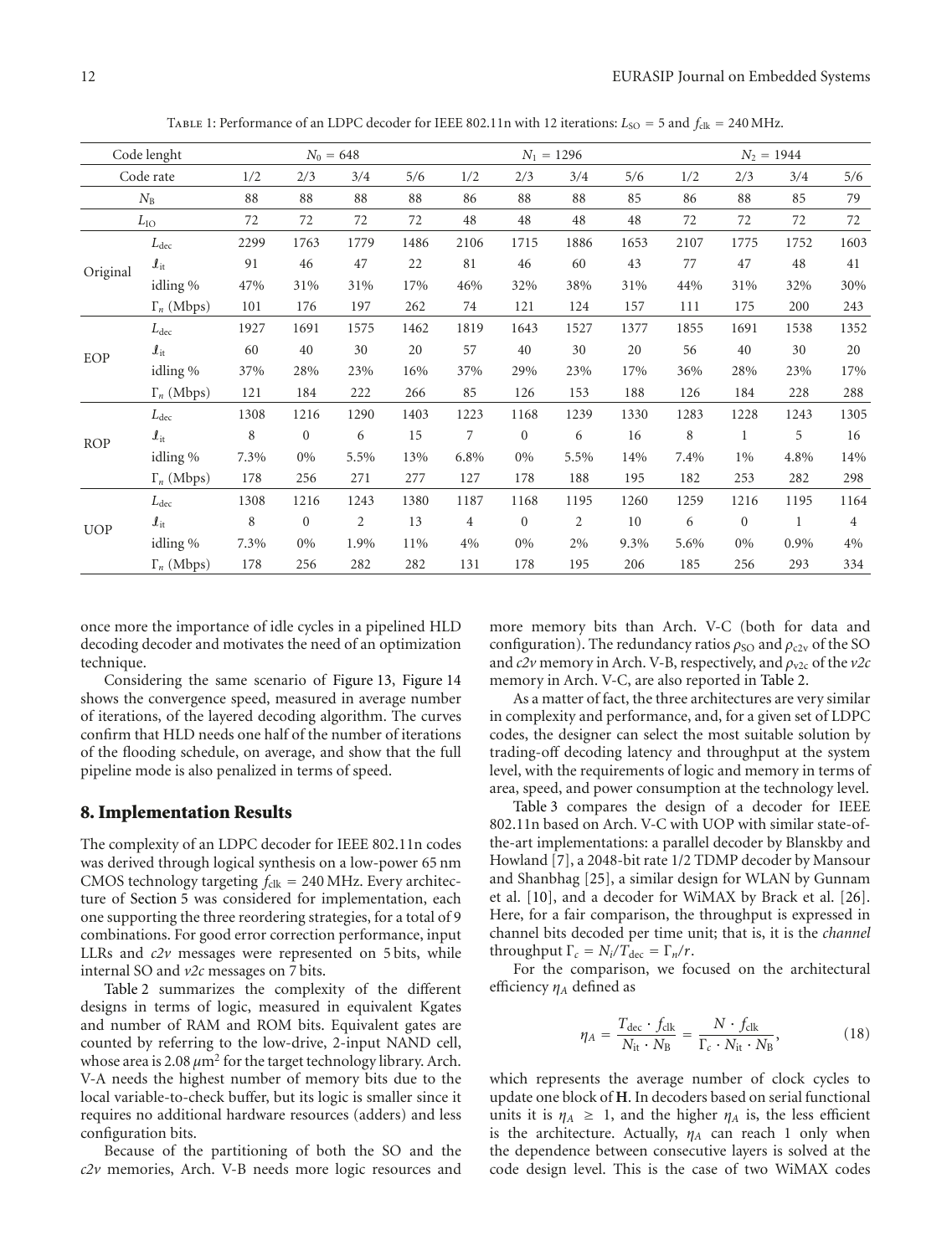

Figure 13: Error-correction performance of the IEEE 802.11n,  $N_2$  = 1944, rate-1/2 LDPC code after 12 decoding iterations.

Table 2: IEEE 802.11n LDPC decoder complexity analysis.

|           |                  | EOP    | <b>ROP</b> | <b>UOP</b> |
|-----------|------------------|--------|------------|------------|
|           | logic (Kgates)   | 71.29  | 71.62      | 74.65      |
| Arch. V-A | RAM bits         | 61,722 | 61,722     | 61,722     |
|           | ROM bits         | 23,159 | 23,159     | 40,788     |
|           | logic (Kgates)   | 75.45  | 75.75      | 77.99      |
|           | RAM bits         | 53,622 | 54,837     | 57,024     |
| Arch. V-B | $\rho_{SO}$      | 29.2%  | 29.2%      | 33.3%      |
|           | $\rho_{c2v}$     | 1.1%   | 4.6%       | 9.1%       |
|           | ROM bits         | 36,582 | 36,582     | 51,849     |
|           | logic (Kgates)   | 71.83  | 72.14      | 74.60      |
| Arch. V-C | RAM bits         | 53,217 | 53,217     | 53,784     |
|           | $\rho_{\rm v2c}$ | 29.2%  | 29.2%      | 33.3%      |
|           | ROM bits         | 34,508 | 34,508     | 43,553     |

(specifically, class 1/2 and class 2/3B codes) which are hazardfree (or layered) "by construction", thus explaining the very low value of  $\eta_A$  achieved by [26]. However, [26] is as efficient as our design ( $\eta_A \approx 1.3$ ) on the remaining nonlayered WiMAX codes, but the authors do not perform layered decoding on such codes.

For decoders with parallel processing units (see [7, 25]) the architectural efficiency becomes a measure of the parallelization used in the processing units and it can be expressed as  $\eta_A \approx 1/d$  with *d* being the average check



Figure 14: IEEE 802.11n, *N*<sup>2</sup> = 1944, rate-1*/*2 LDPC code: average decoding speed for a maximum of 100 iterations.

node degree. Indeed, in a two-phase decoder, the number of blocks can be equivalently defined as the overall number of exchanged messages, divided by the number of functional units. If E is the number of edges in the code, then  $N_B$  =  $2E/(N + rN)$ , which is an index of the parallelization used in the processors.

The different designs were also compared in terms of energy efficiency, defined as the energy spent per coded bit and per decoding iteration. This is computed as

$$
\eta_E = \frac{E_{\text{dec}}}{N \cdot N_{\text{it}}} = \frac{P}{\Gamma_c \cdot N_{\text{it}}} \tag{19}
$$

with  $E_{\text{dec}} = P \cdot T_{\text{dec}}$  being the decoding energy and *P* being the power consumption. The latter was estimated with Synopsys Power Compiler and was averaged out over three different SNRs (corresponding to different convergence speeds) and includes the power dissipated in the memory units (about 70% of the total). In terms of energy, our design is more efficient than [25] and gets close to the parallel decoder in [7].

Since the design in [10] is for the same WLAN LDPC codes and implements a similar layered decoding algorithm with the same number of processing units, a closer inspection is compulsory. Thanks to the idle optimization, our solution is more efficient in terms of throughput, the saving in efficiency ranging from 16% to 23%. Then, although our design saves about 70 mW in power consumption with respect to [10], the related energy efficiency has not been included in Table 2 since the reference scenario used to estimate the power consumption (238 mW) was not clearly defined. Finally, although curves for error correction performance are not available in [10], penalties are expected in view of the smaller accuracy used to represent *v*2*c* (5 bits) and SOs (6 bits) messages.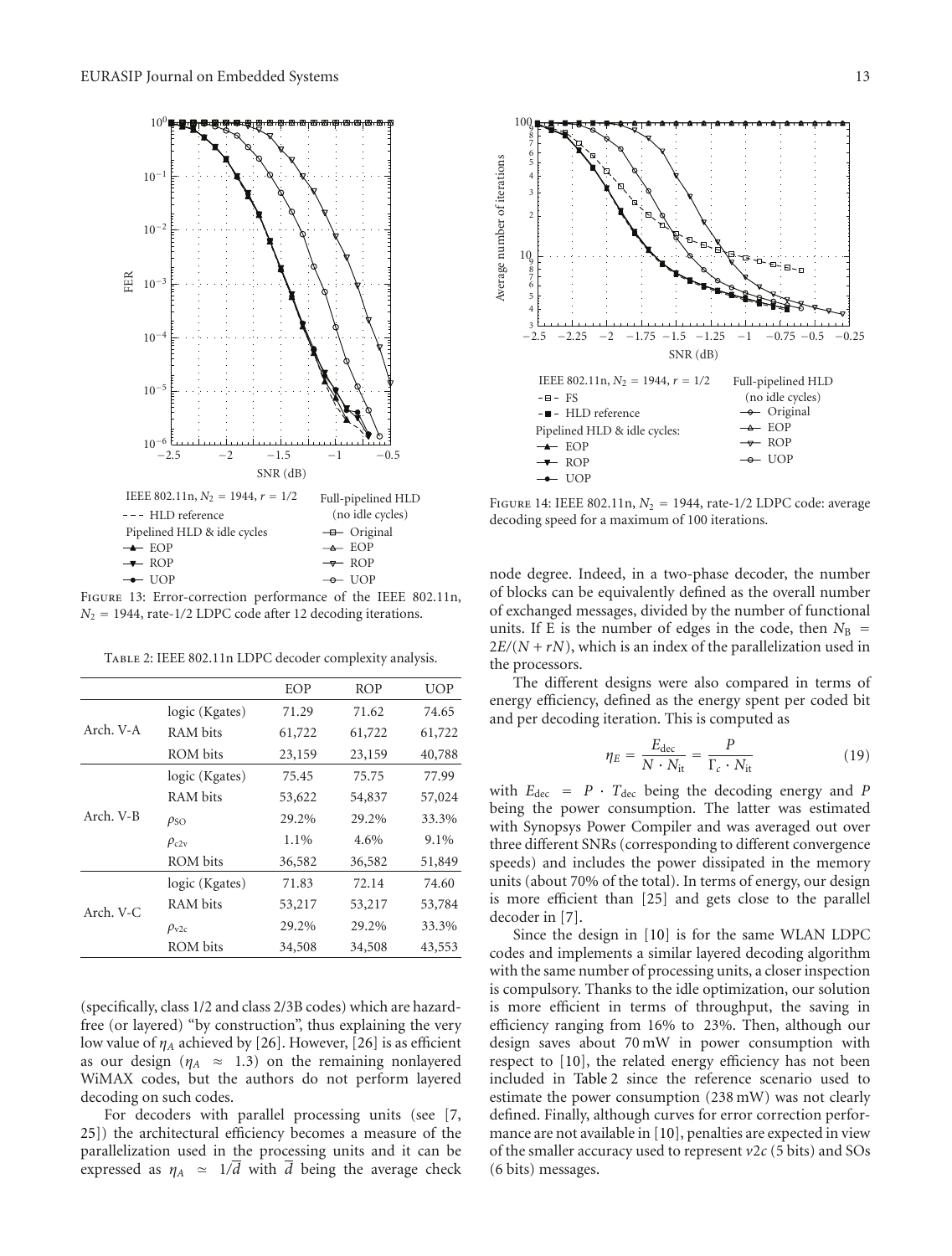|                            |                      | [this]             | $[7]$                       | $\lceil 10 \rceil$               | $[25]$                            | $\lceil 26 \rceil$ |
|----------------------------|----------------------|--------------------|-----------------------------|----------------------------------|-----------------------------------|--------------------|
| Technology                 |                      | 65 nm CMOS         | $0.16 \mu m$ CMOS<br>$5-LM$ | $0.13 \mu m$ TSMC<br><b>CMOS</b> | $0.18 \,\mu m$ 1.8 V<br>TSMC CMOS | $0.13 \mu m$ CMOS  |
| Algorithm                  |                      | layered            | flooding                    | layered                          | <b>TDMP</b>                       | flooding/layered   |
| CPU arch.                  |                      | serial             | parallel                    | serial                           | parallel                          | serial             |
| Nb. of CPUs                |                      | 81                 | 1536                        | 81                               | 64                                | 96                 |
| Msg. width $(c2v + SO)$    |                      | $5 + 7$            | $4 + 4$                     | $5 + 6$                          | $4 + 5$                           | 6                  |
| Clock fr (MHz)             |                      | 240                | 64                          | 500                              | 125                               | 333                |
| Rates                      |                      | 1/2, 2/3, 3/4, 5/6 | 1/2                         | $1/2$ , $2/3$ , $3/4$ , $5/6$    | 1/2:1/16:7/8                      | 1/2, 2/3, 3/4, 5/6 |
| Codeword length, N         |                      | 648, 1296, 1944    | 1024                        | 648, 1296, 1944                  | 2048                              | 576:96:2304        |
| Codeword size, B           |                      | 27, 54, 81         | 1                           | 27, 54, 81                       | 64                                | 24:4:96            |
|                            | Nb. of blocks, $N_B$ | $79 - 88$          | 4,33                        | $79 - 88$                        | 96                                | $76 - 88$          |
| Speed                      | Iterations $N_{it}$  | 12                 | 64                          | 5                                | 10                                | 16                 |
|                            | $\Gamma_c$ (Mbps)    | 262-401            | 1,024                       | $541 - 1,618$                    | 640                               | 177-999            |
| Area                       | Kgates $(mm2)$       | 100.7(0.207)       | 1750(52.5)                  | 99.9 (1.85)                      | 220(14.3)                         | 489.9 (2.964)      |
|                            | RAM bits             | 56,376             |                             | 55,344                           | 51,680                            | NA                 |
| Power consumption (W)      |                      | 0.162              | 0.69                        | 0.238                            | 0.787                             | NA                 |
| $\eta_A$ (cycle/bit/iter)  |                      | $1.103 - 1.306$    | 0.231                       | $1.361 - 1.521$                  | 0.417                             | $1.01 - 1.31$      |
| $\eta_E$ (pjoule/bit/iter) |                      | $33.7 - 51.5$      | 10.5                        |                                  | 123                               |                    |

TABLE 3: State-of-the-art LDPC decoder implementations.

#### **9. Conclusions**

An effective method to counteract the pipeline hazards typical of block-serial layered decoders of LDPC codes has been presented in this paper. This method is based on the rearrangement of the decoding elaborations in order to minimize the number of idle cycles inserted between updates and resulted in three different strategies named equal, reversed, and unconstrained output (EOP, ROP, and UOP) processing.

Then, different semi-parallel VLSI architectures of a layered decoder for architecture-aware LDPC codes supporting the methods above have been described and applied to the design of a decoder for IEEE 802.11n LDPC codes.

The synthesis of the proposed decoder on a 65 nm lowpower CMOS technology reached the clock frequency of 240 MHz, which corresponds to a net throughput ranging from 131 to 334 Mbps with UOP and 12 decoding iterations, outperforming similar designs.

This work has proved that the layered decoding algorithm can be extended with no modifications nor approximations to every LDPC code, despite the interconnections on its parity-check matrix, provided that idle cycles are used to maintain the dependencies between the updates in the algorithm.

Also, the paradigm of code-decoder codesign has been reinforced in this work, since not only the described techniques have shown to be very effective to counteract the pipeline hazards but also they provide at the same time useful guidelines for the design of good, hazard-free, LDPC

codes. To this extent, it is then overcome the assumption that consecutive layers do not have to share soft-outputs, like the WiMAX class 1/2 and 2/3B codes do, thus leaving more room to the optimization of the code performance at the level of the code design.

#### **References**

- [1] "Satellite digital video broadcasting of second generation (DVB-S2)," ETSI Standard EN302307, February 2005.
- [2] IEEE Computer Society, "Air Interface for Fixed and Mobile Broadband Wirelss Access Systems," IEEE Std 802.16e*TM*-2005, February 2006.
- "IEEE P802.11n<sup>TM</sup>/D1.06," Draft amendment to Standard for high throughput, 802.11 Working Group, November 2006.
- [4] R. Gallager, *Low-density parity-check codes*, Ph.D. dissertation, Massachusetts Institutes of Technology, 1960.
- [5] D. MacKay and R. Neal, "Good codes based on very sparse matrices," in *Proceedings of the 5th IMA Conference on Cryptography and Coding*, 1995.
- [6] M. M. Mansour and N. R. Shanbhag, "High-throughput LDPC decoders," *IEEE Transactions on Very Large Scale Integration (VLSI) Systems*, vol. 11, no. 6, pp. 976–996, 2003.
- [7] A. Blanksby and C. Howland, "A 690-mW 1-Gb/s 1024-b, rate-1/2 lowdensity parity-check code decoder," *IEEE Journal of Solid-State Circuits*, vol. 37, no. 3, pp. 404–412, 2002.
- [8] H. Zhong and T. Zhang, "Block-LDPC: a practical LDPC coding system design approach," *IEEE Transactions on Circuits and Systems I*, vol. 52, no. 4, pp. 766–775, 2005.
- [9] D. E. Hocevar, "A reduced complexity decoder architecture via layered decoding of LDPC codes," in *Proceedings of the IEEE*